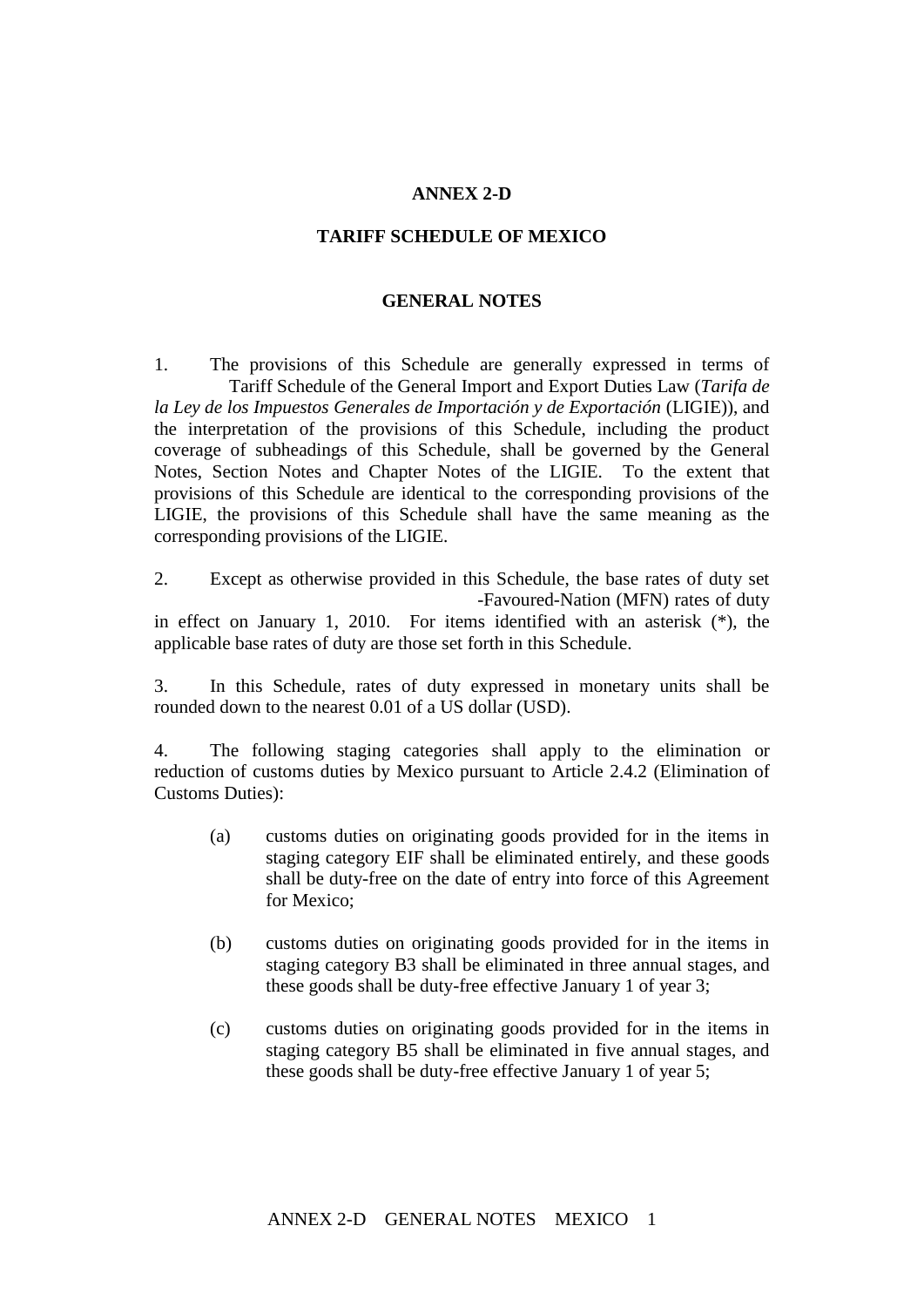- (d) customs duties on originating goods provided for in the items in staging category B8 shall be eliminated in eight annual stages, and these goods shall be duty-free effective January 1 of year 8;
- (e) customs duties on originating goods provided for in the items in staging category B10 shall be eliminated in 10 annual stages, and these goods shall be duty-free effective January 1 of year 10;
- (f) customs duties on originating goods provided for in the items in staging category B12 shall be eliminated in 12 annual stages, and these goods shall be duty-free effective January 1 of year 12;
- (g) customs duties on originating goods provided for in the items in staging category B13 shall be eliminated in 13 annual stages, and these goods shall be duty-free effective January 1 of year 13;
- (h) customs duties on originating goods provided for in the items in staging category B15 shall be eliminated in 15 annual stages, and these goods shall be duty-free effective January 1 of year 15;
- (i) customs duties on originating goods provided for in the items in staging category B16 shall be eliminated in 16 annual stages, and these goods shall be duty-free effective January 1 of year 16;
- (j) customs duties on originating goods provided for in the items in staging category D shall be the rate of customs duty applied under the WTO Agreement;
- (k) customs duties on originating goods provided for in the items in staging category MX10 shall be maintained at the base rate during year 1 through year 5 and shall be eliminated in five annual stages beginning in year 6, and these goods shall be duty-free effective January 1 of year 10;
- (l) customs duties on originating goods provided for in the items in staging category MX11 shall be 16 per cent during year 1, and shall be eliminated in 10 annual stages beginning in year 2, and these goods shall be duty-free effective January 1 of year 11;
- (m) customs duties on originating goods provided for in the items in staging category MX13 shall be maintained at the base rate during year 1 through year 3 and shall be eliminated in 10 annual stages beginning in year 4, and these goods shall be duty-free effective January 1 of year 13;
- (n) customs duties on originating goods provided for in the items in staging category MX16 shall be maintained at the base rate during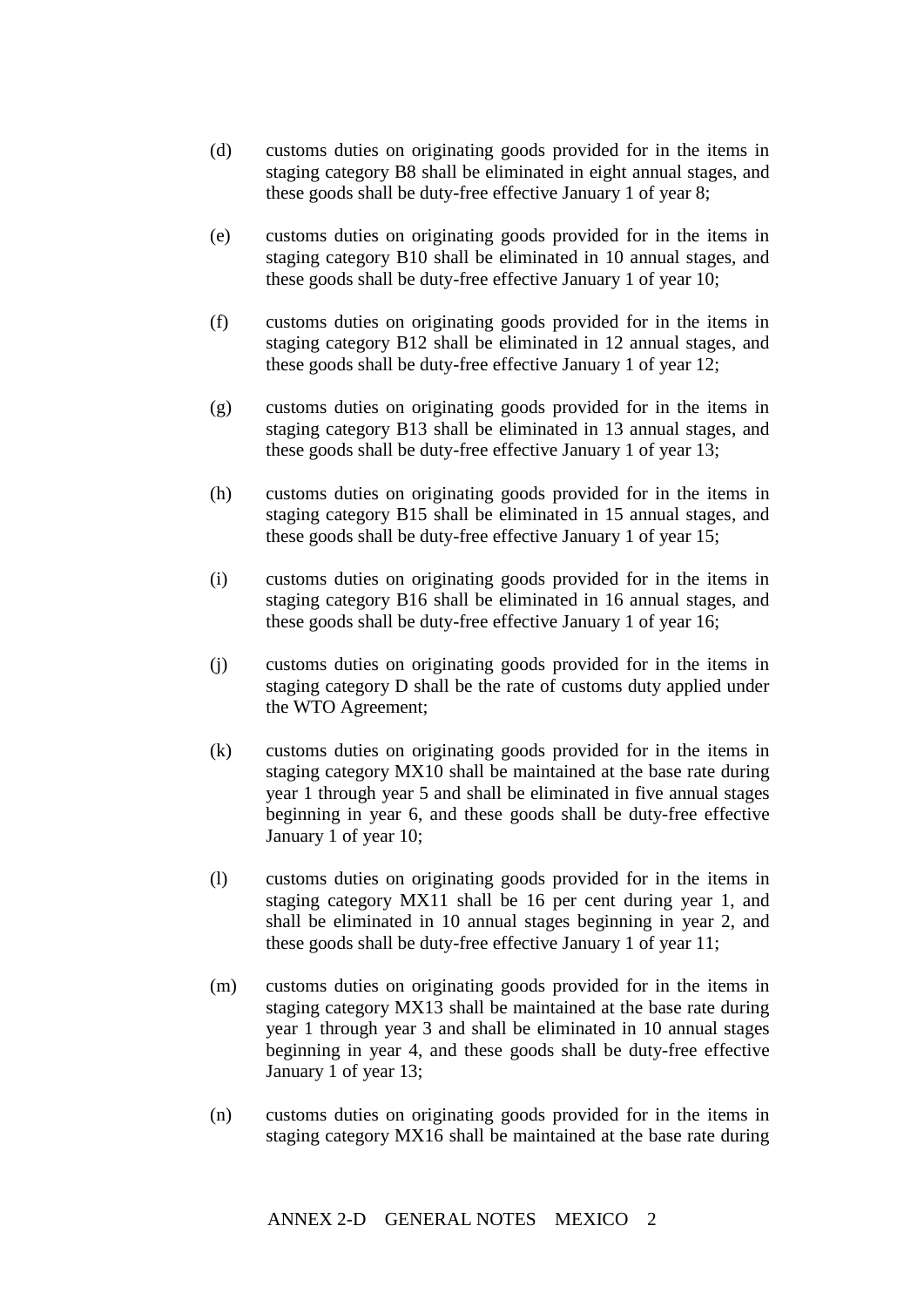year 1 through year 5 and shall be eliminated in 11 annual stages beginning in year 6, and these goods shall be duty-free effective January 1 of year 16;

customs duties on originating goods provided for in the items in  $(0)$ staging category MX-RBT1 0 0 1 258.77 727.776.7 0 Tc[-)JT23 0.012 Tc[MX)JTJETB

ANNEX 2-D GENERAL NOTES MEXICO 3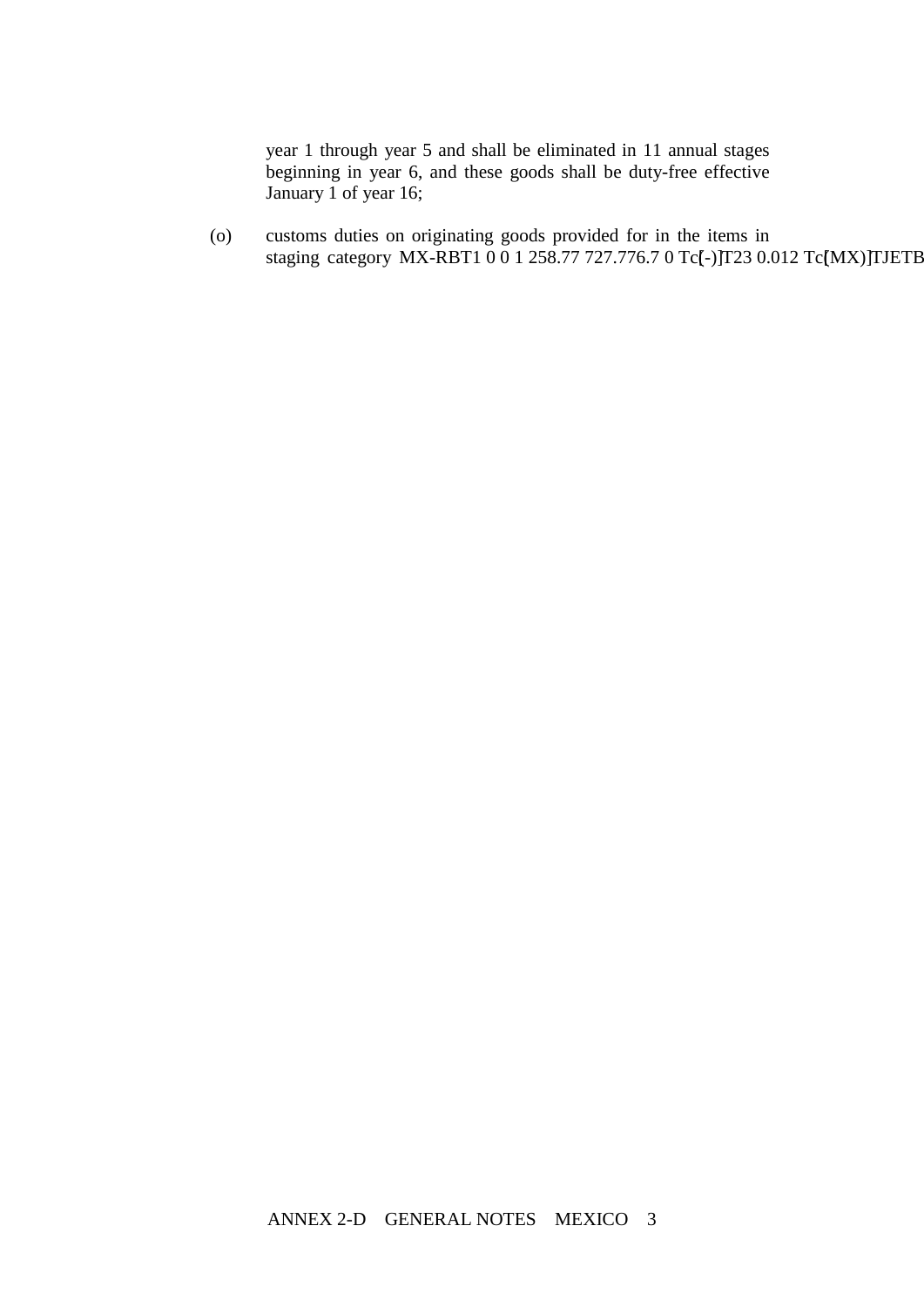- (i) the customs duty for these goods shall be reduced to 4 per cent in eight annual stages;
- (ii) the customs duty for these goods shall be reduced to 3.87 per cent from the level set out in subparagraph (i) effective January 1 of year 9, and
- (iii) the customs duty for these goods shall be reduced to 3.75 per cent from the level set out in subparagraph (ii) effective January 1 of year 10 and each subsequent year;
- (t) customs duties on originating goods provided for in the items in staging category MX-R6 shall be reduced as follows:<sup>3</sup>
	- (i) the customs duty for these goods shall be reduced to 1.33 per cent in eight annual stages;
	- (ii) the customs duty for these goods shall be reduced to 1.28 per cent from the level set out in subparagraph (i) effective January 1 of year 9, and
	- (iii) the customs duty for these goods shall be reduced to 1.25 per cent from the level set out in subparagraph (ii) effective January 1 of year 10 and each subsequent year;
- (u) customs duties on originating goods provided for in the items in staging category MX-R7 shall be reduced to 47.5 per cent in year 1;
- (v) customs duties on originating goods provided for in the items in staging category CSQ shall be governed by the terms of the CSQ for that specific tariff line, as outlined in Appendix A-1 (Tariff Rate Quotas of Mexico) to Annex 2-D; and
- (w) customs duties on originating goods provided for in the items in staging category CSA shall be governed by the terms of the CSA for that specific tariff line, as outlined in Appendix A-2 (Country Specific Allocation for Sugar of Mexico) to to Annex 2-D .

5. The annual stages referred to in paragraph 4 for the elimination or reduction of customs duties shall be equal annual stages, except:

1

<sup>&</sup>lt;sup>3</sup> Paragraph 2 of Annex 2-D (Tariff Commitments) shall not apply with respect to staging category MX-R6.